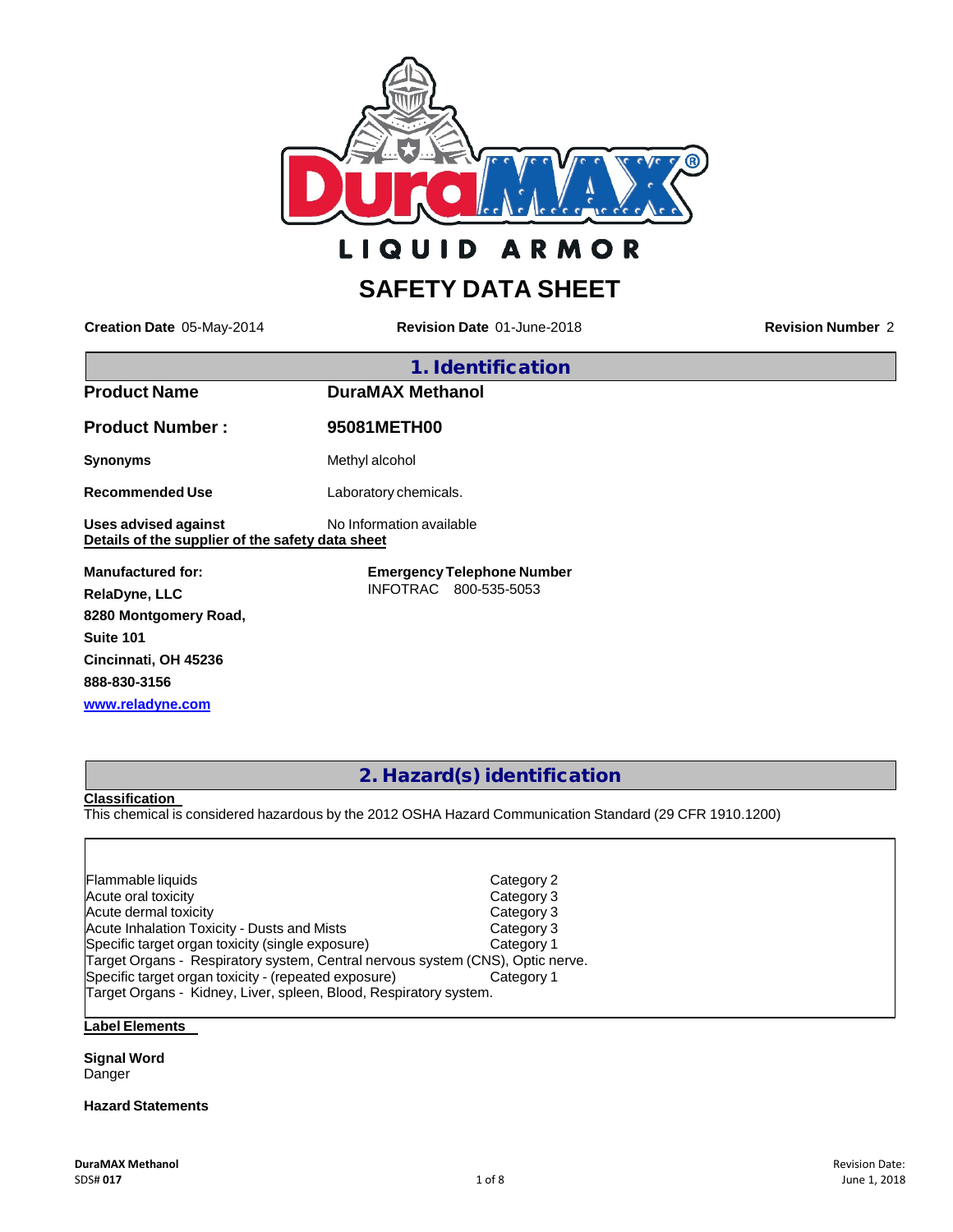Highly flammable liquid and vapor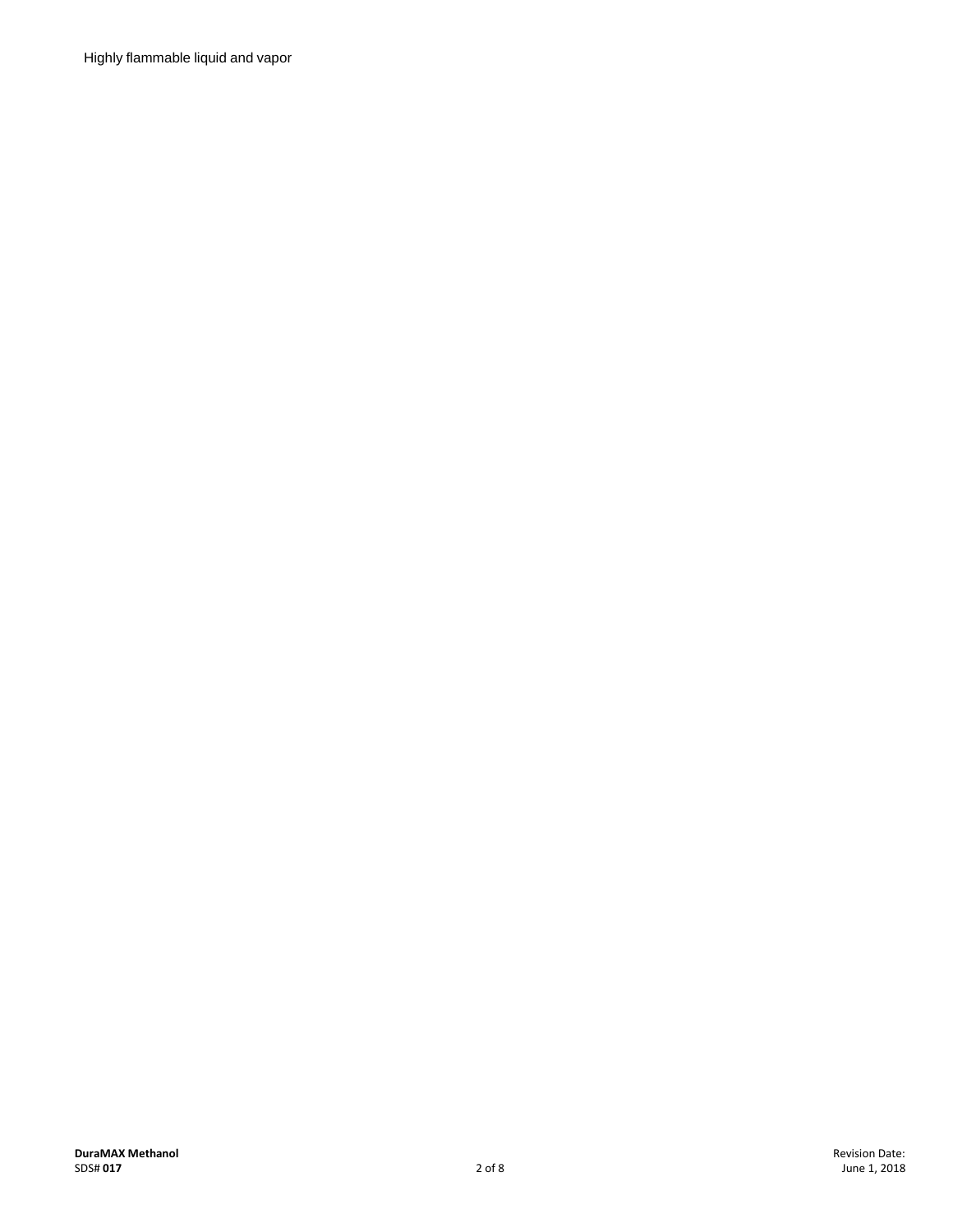Toxic if swallowed Toxic in contact with skin Toxic if inhaled May cause respiratory irritation May cause drowsiness or dizziness Causes damage to organs Causes damage to organs through prolonged or repeated exposure



#### **PrecautionaryStatements Prevention**

Wash face, hands and any exposed skin thoroughly after handling Do not eat, drink or smoke when using this product Wear protective gloves/protective clothing/eye protection/face protection Use only outdoors or in a well-ventilated area Do not breathe dust/fume/gas/mist/vapors/spray Keep away from heat/sparks/open flames/hot surfaces. - No smoking Keep container tightly closed Ground/bond container and receiving equipment Use explosion-proofelectrical/ventilating/lighting/equipment Use only non-sparking tools Take precautionary measures against static discharge Keep cool **Response** IF exposed: Call a POISON CENTER or doctor/physician **Inhalation** IF INHALED: Remove victim to fresh air and keep at rest in a position comfortable for breathing Call a POISON CENTER or doctor/physician **Skin** Call a POISON CENTER or doctor/physician if you feel unwell Wash contaminated clothing before reuse IF ON SKIN (or hair): Take off immediately all contaminated clothing. Rinse skin with water/shower **Ingestion** IF SWALLOWED: Immediately call a POISON CENTER or doctor/physician Rinse mouth **Fire** In case of fire: Use CO2, dry chemical, or foam for extinction **Storage** Store locked up Store in a well-ventilated place. Keep container tightly closed **Disposal**

Dispose of contents/container to an approved waste disposal plant

## **Hazards not otherwise classified (HNOC)**

## None identified

### **Other hazards**

Poison, may be fatal or cause blindness if swallowed. Vapor harmful. Cannot be made non-poisonous. WARNING! This product contains a chemical known in the State of California to cause birth defects or other reproductive harm.

## 3. Composition / information on ingredients

| $- - -$                                   | -146              | $\Omega$<br>.<br>w.<br>7ο. |
|-------------------------------------------|-------------------|----------------------------|
| ohol:<br>- - -<br>ллс<br>.<br>aĸ<br>7 I L | .,<br>-56-<br>67- | 00                         |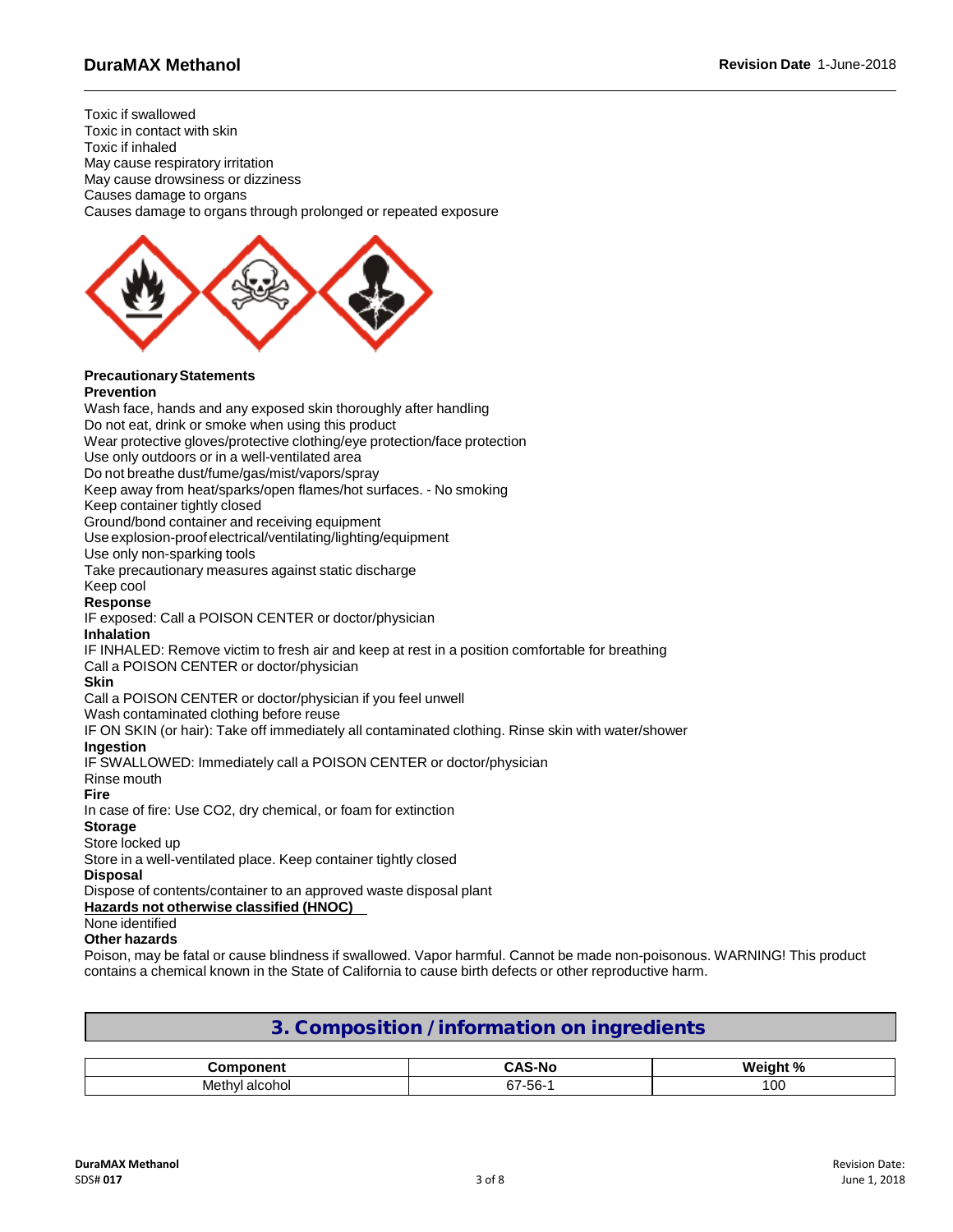| <b>4. First-aid measures</b>                                                                                                                            |                                                                                                                                                                                                                                                                 |  |  |
|---------------------------------------------------------------------------------------------------------------------------------------------------------|-----------------------------------------------------------------------------------------------------------------------------------------------------------------------------------------------------------------------------------------------------------------|--|--|
| <b>General Advice</b>                                                                                                                                   | Immediate medical attention is required. Show this safety data sheet to the doctor in<br>attendance.                                                                                                                                                            |  |  |
| <b>Eye Contact</b>                                                                                                                                      | Rinse immediately with plenty of water, also under the eyelids, for at least 15 minutes.<br>Immediate medical attention is required.                                                                                                                            |  |  |
| <b>Skin Contact</b>                                                                                                                                     | Wash off immediately with plenty of water for at least 15 minutes. Immediate medical<br>attention is required.                                                                                                                                                  |  |  |
| <b>Inhalation</b>                                                                                                                                       | Move to fresh air. If breathing is difficult, give oxygen. Do not use mouth-to-mouth<br>resuscitation if victim ingested or inhaled the substance; induce artificial respiration with a<br>respiratory medical device. Immediate medical attention is required. |  |  |
| Ingestion                                                                                                                                               | Do not induce vomiting. Call a physician or Poison Control Center immediately.                                                                                                                                                                                  |  |  |
| <b>Most important symptoms/effects</b>                                                                                                                  | Breathing difficulties. Symptoms of overexposure may be headache, dizziness, tiredness,<br>nausea and vomiting: May cause blindness: Inhalation of high vapor concentrations may<br>cause symptoms like headache, dizziness, tiredness, nausea and vomiting     |  |  |
| <b>Notes to Physician</b>                                                                                                                               | Treat symptomatically                                                                                                                                                                                                                                           |  |  |
|                                                                                                                                                         | 5. Fire-fighting measures                                                                                                                                                                                                                                       |  |  |
| <b>Suitable Extinguishing Media</b>                                                                                                                     | CO <sub>2</sub> , dry chemical, dry sand, alcohol-resistant foam. Use water spray to cool unopened<br>containers. Cool closed containers exposed to fire with water spray.                                                                                      |  |  |
| <b>Unsuitable Extinguishing Media</b>                                                                                                                   | Water may be ineffective                                                                                                                                                                                                                                        |  |  |
| <b>Flash Point</b>                                                                                                                                      | 12 °C / 53.6 °F                                                                                                                                                                                                                                                 |  |  |
| Method -                                                                                                                                                | No information available                                                                                                                                                                                                                                        |  |  |
| <b>Autoignition Temperature</b>                                                                                                                         | 455 °C / 851 °F                                                                                                                                                                                                                                                 |  |  |
| <b>Explosion Limits</b><br><b>Upper</b><br>Lower<br>Sensitivity to Mechanical Impact No information available<br><b>Sensitivity to Static Discharge</b> | 31.00 vol %<br>6.0 vol %<br>No information available                                                                                                                                                                                                            |  |  |
| <b>Specific Hazards Arising from the Chemical</b>                                                                                                       |                                                                                                                                                                                                                                                                 |  |  |

Flammable. Risk of ignition. Vapors may form explosive mixtures with air. Vapors may travel to source of ignition and flash back. Containers may explode when heated. Vapors may form explosive mixtures with air.

## **Hazardous Combustion Products**

Carbon monoxide (CO) Formaldehyde

## **Protective Equipment and Precautions for Firefighters**

As in any fire, wear self-contained breathing apparatus pressure-demand, MSHA/NIOSH (approved or equivalent) and full protective gear. Thermal decomposition can lead to release of irritating gases and vapors.

| <b>NFPA</b>   |              |                    |                         |
|---------------|--------------|--------------------|-------------------------|
| <b>Health</b> | Flammability | <b>Instability</b> | <b>Physical hazards</b> |
|               |              |                    | N/A                     |
|               |              |                    |                         |

|                             | 6. Accidental release measures                                                                                                                                                                                                                 |
|-----------------------------|------------------------------------------------------------------------------------------------------------------------------------------------------------------------------------------------------------------------------------------------|
| <b>Personal Precautions</b> | Remove all sources of ignition. Evacuate personnel to safe areas. Keep people away from<br>and upwind of spill/leak. Use personal protective equipment. Ensure adequate ventilation.<br>Take precautionary measures against static discharges. |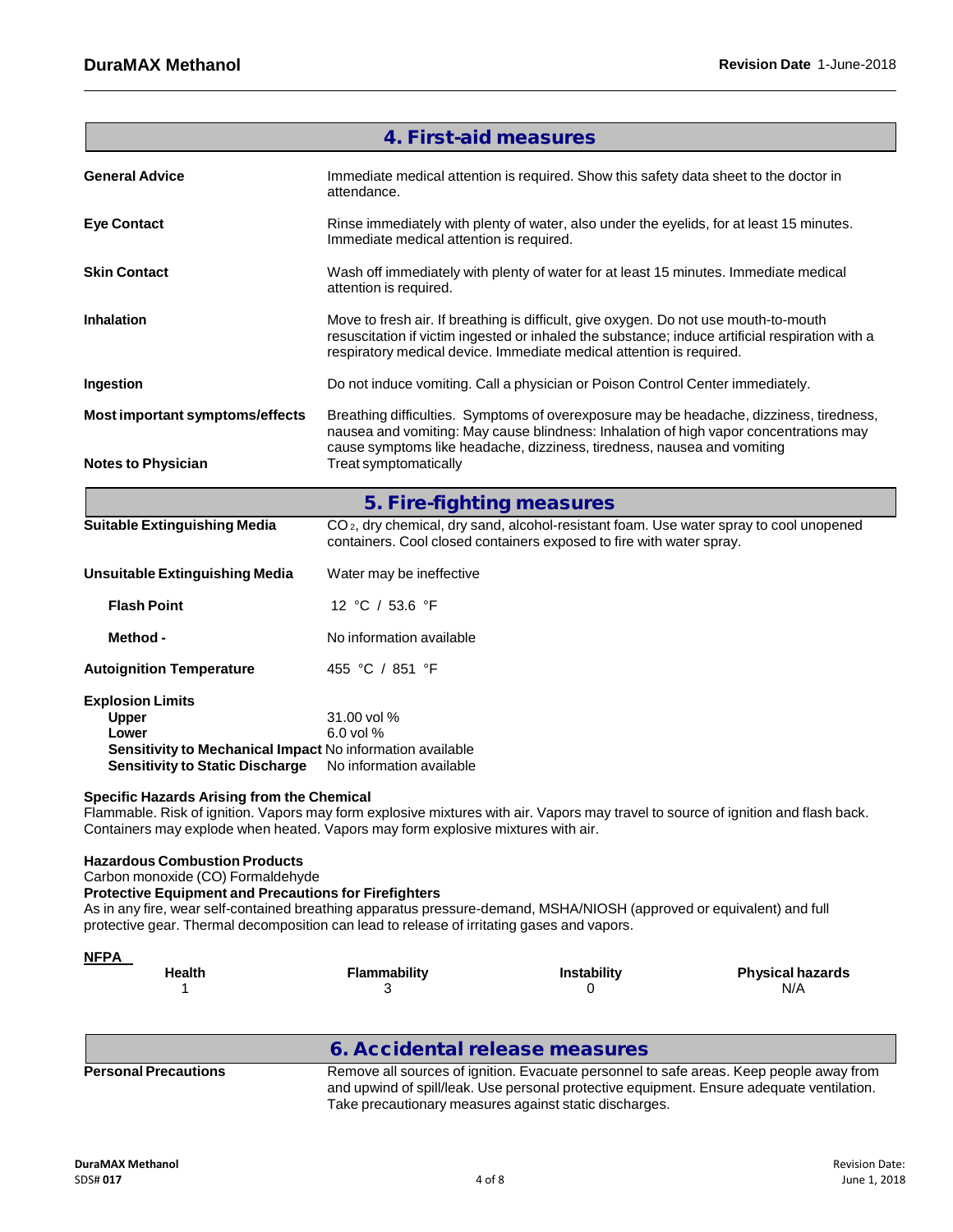| <b>Environmental Precautions</b>                                                                                                                                                                                                                                                   | Should not be released into the environment.                                                                                                                                                                                                                                                                                                     |  |
|------------------------------------------------------------------------------------------------------------------------------------------------------------------------------------------------------------------------------------------------------------------------------------|--------------------------------------------------------------------------------------------------------------------------------------------------------------------------------------------------------------------------------------------------------------------------------------------------------------------------------------------------|--|
| Methods for Containment and Clean Remove all sources of ignition. Soak up with inert absorbent material. Take precautionary<br>measures against static discharges. Keep in suitable, closed containers for disposal. Use<br>Up<br>spark-proof tools and explosion-proof equipment. |                                                                                                                                                                                                                                                                                                                                                  |  |
|                                                                                                                                                                                                                                                                                    | 7. Handling and storage                                                                                                                                                                                                                                                                                                                          |  |
| <b>Handling</b>                                                                                                                                                                                                                                                                    | Wear personal protective equipment. Ensure adequate ventilation. Keep away from open<br>flames, hot surfaces and sources of ignition. Take precautionary measures against static<br>discharges. Do not breathe vapors or spray mist. Do not get in eyes, on skin, or on clothing.<br>Use only non-sparking tools. Use explosion-proof equipment. |  |
| <b>Storage</b>                                                                                                                                                                                                                                                                     | Keep containers tightly closed in a dry, cool and well-ventilated place. Keep away from<br>open flames, hot surfaces and sources of ignition. Flammables area.                                                                                                                                                                                   |  |

# 8. Exposure controls / personal protection

## **Exposure Guidelines**

| Component      | <b>ACGIH TLV</b>                             | <b>OSHA PEL</b>                                                                                                                                                                          | <b>NIOSH IDLH</b>                                                                                          |
|----------------|----------------------------------------------|------------------------------------------------------------------------------------------------------------------------------------------------------------------------------------------|------------------------------------------------------------------------------------------------------------|
| Methyl alcohol | TWA: 200 ppm<br>STEL: 250 ppm<br><b>Skin</b> | (Vacated) TWA: 200 ppm<br>(Vacated) TWA: $260 \text{ mg/m}^3$<br>(Vacated) STEL: 250 ppm<br>(Vacated) STEL: $325 \,\mathrm{mg/m^3}$<br>Skin<br>TWA: 200 ppm<br>TWA: $260 \text{ mg/m}^3$ | IDLH: 6000 ppm<br>TWA: 200 ppm<br>TWA: $260 \text{ mg/m}^3$<br>STEL: 250 ppm<br>STEL: $325 \text{ mg/m}^3$ |

| Component      | Quebec                                                                                                   | <b>Mexico OEL (TWA)</b>                                                                      | <b>Ontario TWAEV</b>                  |
|----------------|----------------------------------------------------------------------------------------------------------|----------------------------------------------------------------------------------------------|---------------------------------------|
| Methyl alcohol | TWA: 200 ppm<br>TWA: $262 \text{ mg/m}^3$<br>STEL: 250 ppm<br>STEL: 328 mg/m <sup>3</sup><br><b>Skin</b> | TWA: 200 ppm<br>TWA: $260$ mg/m <sup>3</sup><br>STEL: 250 ppm<br>STEL: 310 mg/m <sup>3</sup> | TWA: 200 ppm<br>STEL: 250 ppm<br>Skin |

## *Legend*

*ACGIH - American Conference of Governmental Industrial Hygienists*

*OSHA - Occupational Safety and Health Administration*

*NIOSH IDLH: The National Institute for Occupational Safety and Health Immediately Dangerous to Life or Health*

| <b>Engineering Measures</b>          | Use only under a chemical fume hood. Use explosion-proof<br>electrical/ventilating/lighting/equipment. Ensure that eyewash stations and safety showers<br>are close to the workstation location.                                                        |
|--------------------------------------|---------------------------------------------------------------------------------------------------------------------------------------------------------------------------------------------------------------------------------------------------------|
| <b>Personal Protective Equipment</b> |                                                                                                                                                                                                                                                         |
| <b>Eye/face Protection</b>           | Wear appropriate protective eyeglasses or chemical safety goggles as described by<br>OSHA's eye and face protection regulations in 29 CFR 1910.133 or European Standard<br><b>EN166.</b>                                                                |
| Skin and body protection             | Wear appropriate protective gloves and clothing to prevent skin exposure.                                                                                                                                                                               |
| <b>Respiratory Protection</b>        | Follow the OSHA respirator regulations found in 29 CFR 1910.134 or European Standard<br>EN 149. Use a NIOSH/MSHA or European Standard EN 149 approved respirator if<br>exposure limits are exceeded or if irritation or other symptoms are experienced. |
| <b>Hygiene Measures</b>              | When using, do not eat, drink or smoke. Provide regular cleaning of equipment, work area<br>and clothing.                                                                                                                                               |

| 9. Physical and chemical properties |                          |
|-------------------------------------|--------------------------|
| <b>Physical State</b>               | Liquid                   |
| Appearance                          | <b>Colorless</b>         |
| Odor                                | Alcohol-like             |
| <b>Odor Threshold</b>               | No information available |
| рH                                  | No information available |
| <b>Melting Point/Range</b>          | -98 °C / -144.4 °F       |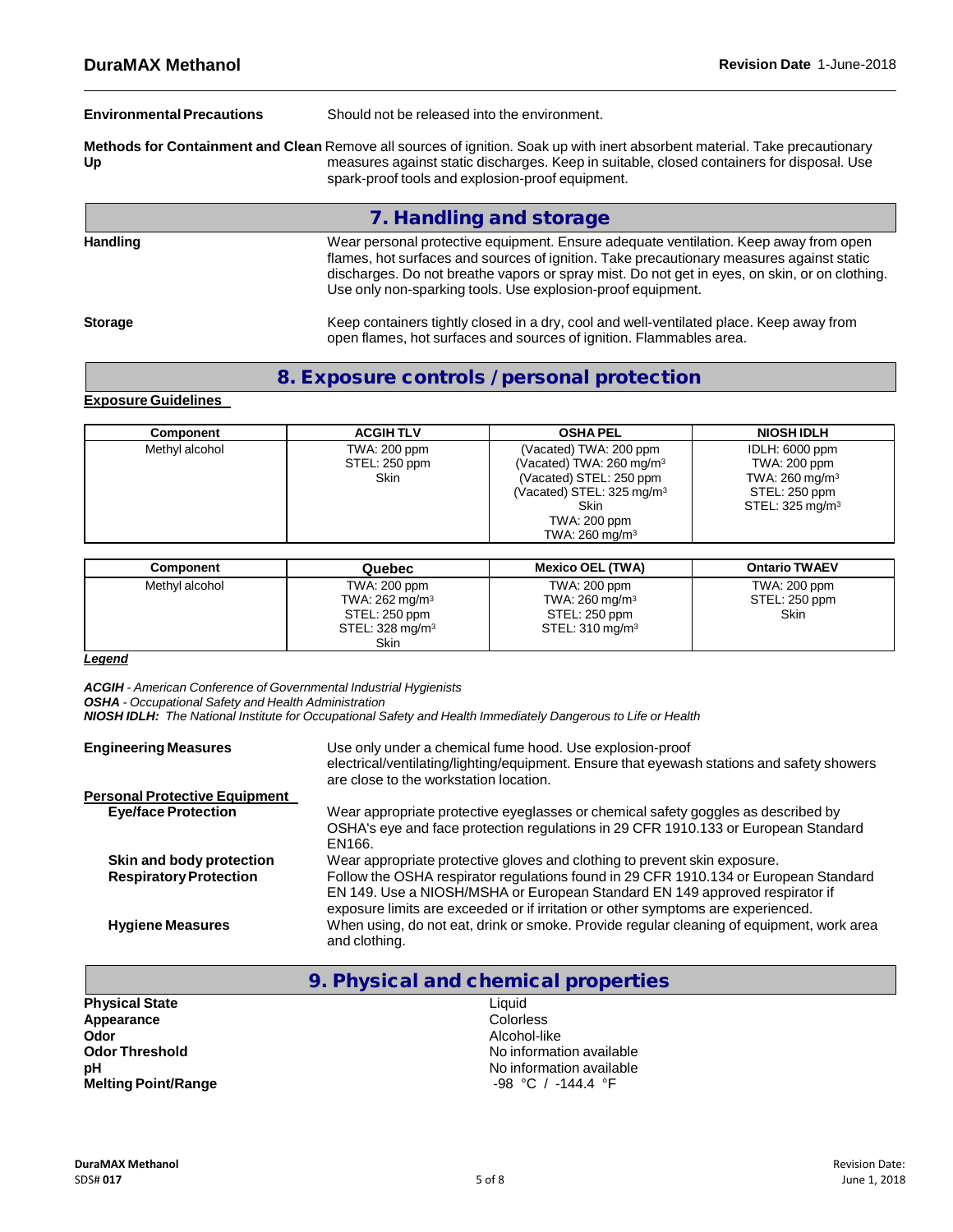| <b>Boiling Point/Range</b>              | 64.7 °C / 148.5 °F @ 760 mmHg     |
|-----------------------------------------|-----------------------------------|
| <b>Flash Point</b>                      | 12 °C / 53.6 °F                   |
| <b>Evaporation Rate</b>                 | 5.2 (ether = $1$ )                |
| Flammability (solid, gas)               | Not applicable                    |
| <b>Flammability or explosive limits</b> |                                   |
| <b>Upper</b>                            | 31.00 vol %                       |
| Lower                                   | $6.0$ vol %                       |
| <b>Vapor Pressure</b>                   | 128 hPa @ 20 °C                   |
| <b>Vapor Density</b>                    | 1.11                              |
| <b>Relative Density</b>                 | 0.791                             |
| <b>Solubility</b>                       | Miscible with water               |
| Partition coefficient; n-octanol/water  | No data available                 |
| <b>Autoignition Temperature</b>         | 455 °C / 851 °F                   |
| <b>Decomposition Temperature</b>        | No information available          |
| <b>Viscosity</b>                        | 0.55 $\,$ cP at 20 $\,^{\circ}$ C |
| <b>Molecular Formula</b>                | C H <sub>4</sub> O                |
| <b>Molecular Weight</b>                 | 32.04                             |
| <b>Surface tension</b>                  | $0.02255$ N/m @ 20 $^{\circ}$ C   |

## 10. Stability and reactivity

| <b>Reactive Hazard</b>          | None known, based on information available                                                                           |  |  |
|---------------------------------|----------------------------------------------------------------------------------------------------------------------|--|--|
| <b>Stability</b>                | Stable under normal conditions.                                                                                      |  |  |
| <b>Conditions to Avoid</b>      | Incompatible products. Heat, flames and sparks. Keep away from open flames, hot<br>surfaces and sources of ignition. |  |  |
| Incompatible Materials          | Strong oxidizing agents, Strong acids, Acid anhydrides, Acid chlorides, Strong bases,<br>Metals, Peroxides           |  |  |
|                                 | Hazardous Decomposition Products Carbon monoxide (CO), Formaldehyde                                                  |  |  |
| <b>Hazardous Polymerization</b> | Hazardous polymerization does not occur.                                                                             |  |  |
| <b>Hazardous Reactions</b>      | None under normal processing.                                                                                        |  |  |

## 11. Toxicological information

## **Acute Toxicity**

## **Product Information**

| Component                                                                                  |                                    | LD50 Oral                                                                                |            | LD50 Dermal  | <b>LC50 Inhalation</b> |            |  |
|--------------------------------------------------------------------------------------------|------------------------------------|------------------------------------------------------------------------------------------|------------|--------------|------------------------|------------|--|
|                                                                                            | Methyl alcohol<br>6200 mg/kg (Rat) |                                                                                          |            | Not listed   | 22500 ppm (Rat) 8 h    |            |  |
| <b>Toxicologically Synergistic</b>                                                         |                                    | Carbon tetrachloride                                                                     |            |              |                        |            |  |
| <b>Products</b>                                                                            |                                    |                                                                                          |            |              |                        |            |  |
| Delayed and immediate effects as well as chronic effects from short and long-term exposure |                                    |                                                                                          |            |              |                        |            |  |
|                                                                                            |                                    |                                                                                          |            |              |                        |            |  |
| <b>Irritation</b>                                                                          |                                    | Irritating to eyes and skin                                                              |            |              |                        |            |  |
| <b>Sensitization</b>                                                                       |                                    | No information available                                                                 |            |              |                        |            |  |
| Carcinogenicity                                                                            |                                    | The table below indicates whether each agency has listed any ingredient as a carcinogen. |            |              |                        |            |  |
| <b>Component</b>                                                                           | <b>CAS-No</b>                      | <b>IARC</b>                                                                              | <b>NTP</b> | <b>ACGIH</b> | <b>OSHA</b>            | Mexico     |  |
| Methyl alcohol                                                                             | 67-56-1                            | Not listed                                                                               | Not listed | Not listed   | Not listed             | Not listed |  |
| <b>Mutagenic Effects</b>                                                                   |                                    | Mutagenic effects have occurred in experimental animals.                                 |            |              |                        |            |  |

**Reproductive Effects** Experiments have shown reproductive toxicity effects on laboratory animals.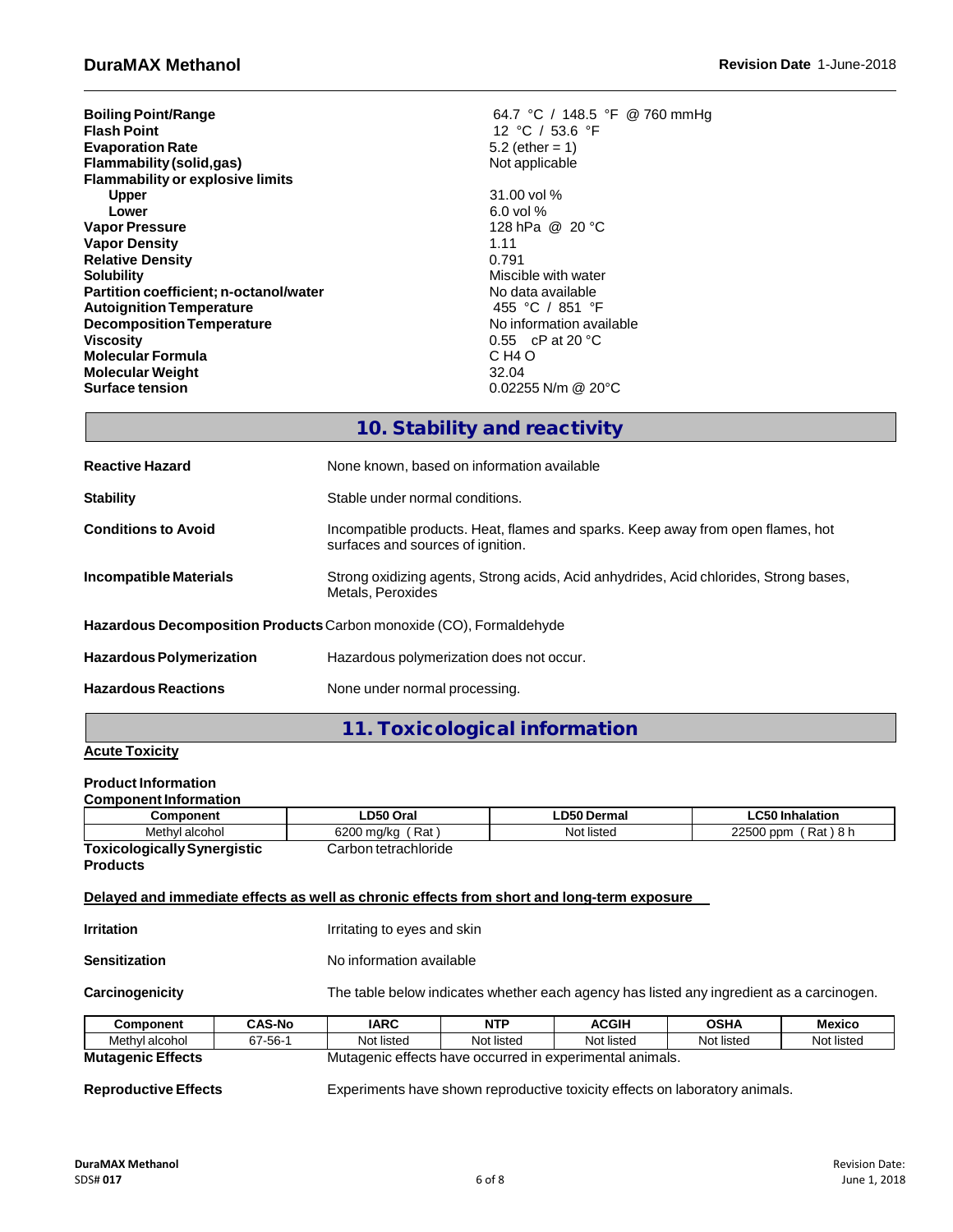| <b>Developmental Effects</b>                              | Developmental effects have occurred in experimental animals. Component substance is<br>listed on California Proposition 65 as a developmental hazard.                                                                               |  |  |  |
|-----------------------------------------------------------|-------------------------------------------------------------------------------------------------------------------------------------------------------------------------------------------------------------------------------------|--|--|--|
| <b>Teratogenicity</b>                                     | Teratogenic effects have occurred in experimental animals.                                                                                                                                                                          |  |  |  |
| STOT - single exposure<br><b>STOT - repeated exposure</b> | Respiratory system Central nervous system (CNS) Optic nerve<br>Kidney Liver spleen Blood Respiratory system                                                                                                                         |  |  |  |
| <b>Aspiration hazard</b>                                  | No information available                                                                                                                                                                                                            |  |  |  |
| Symptoms / effects, both acute and<br>delayed             | Symptoms of overexposure may be headache, dizziness, tiredness, nausea and vomiting:<br>May cause blindness: Inhalation of high vapor concentrations may cause symptoms like<br>headache, dizziness, tiredness, nausea and vomiting |  |  |  |
| <b>Endocrine Disruptor Information</b>                    | No information available                                                                                                                                                                                                            |  |  |  |
| <b>Other Adverse Effects</b>                              | The toxicological properties have not been fully investigated.                                                                                                                                                                      |  |  |  |

12. Ecological information

**Ecotoxicity**

.

| Component                            | <b>Freshwater Algae</b>   | <b>Freshwater Fish</b>                                          | <b>Microtox</b>                                                                       | <b>Water Flea</b>       |
|--------------------------------------|---------------------------|-----------------------------------------------------------------|---------------------------------------------------------------------------------------|-------------------------|
| Methyl alcohol                       | Not listed                | Pimephales promelas: LC50<br>> 10000 mg/L 96h                   | $EC50 = 39000$ mg/L 25 min<br>$EC50 = 40000$ mg/L 15 min<br>$EC50 = 43000$ mg/L 5 min | $EC50 > 10000$ mg/L 24h |
| <b>Persistence and Degradability</b> |                           | Persistence is unlikely based on information available.         |                                                                                       |                         |
| <b>Bioaccumulation/Accumulation</b>  | No information available. |                                                                 |                                                                                       |                         |
| <b>Mobility</b>                      |                           | Will likely be mobile in the environment due to its volatility. |                                                                                       |                         |
|                                      | <b>Component</b>          |                                                                 | log Pow                                                                               |                         |
| Methyl alcohol                       |                           | $-0.74$                                                         |                                                                                       |                         |

## 13. Disposal considerations

**Waste Disposal Methods** Should not be released into the environment.

| Component                             | - U Series Wastes<br><b>RCRA</b> | <b>P Series Wastes</b> |
|---------------------------------------|----------------------------------|------------------------|
| 1 alcohol - 67-56-1<br>Methyl<br>$ -$ | U <sub>154</sub>                 |                        |

|                                | <b>14. Transport information</b> |
|--------------------------------|----------------------------------|
| DOT                            |                                  |
| UN-No                          | UN1230                           |
| <b>Proper Shipping Name</b>    | DuraMAX Methanol                 |
| <b>Hazard Class</b>            | 3                                |
| <b>Packing Group</b>           | $\mathsf{II}$                    |
| <b>TDG</b>                     |                                  |
| UN-No                          | UN1230                           |
| <b>Proper Shipping Name</b>    | DuraMAX Methanol                 |
| <b>Hazard Class</b>            | 3                                |
| <b>Subsidiary Hazard Class</b> | 6.1                              |
| <b>Packing Group</b>           | Ш                                |
| <b>IATA</b>                    |                                  |
| UN-No                          | UN1230                           |
| <b>Proper Shipping Name</b>    | <b>DuraMAX Methanol</b>          |
| <b>Hazard Class</b>            | 3                                |
| <b>Subsidiary Hazard Class</b> | 6.1                              |
| <b>Packing Group</b>           | Ш                                |

## **DuraMAX Methanol** Revision Date:<br> **PuraMAX Methanol** Revision Date: **PuraMAX Methanol** Revision Date: **PuraMAX Methanol** Computed by the Computer of the Computer of the Computer of the Computer of the Computer of the Co SDS# **017** 7 of 8 June 1, 2018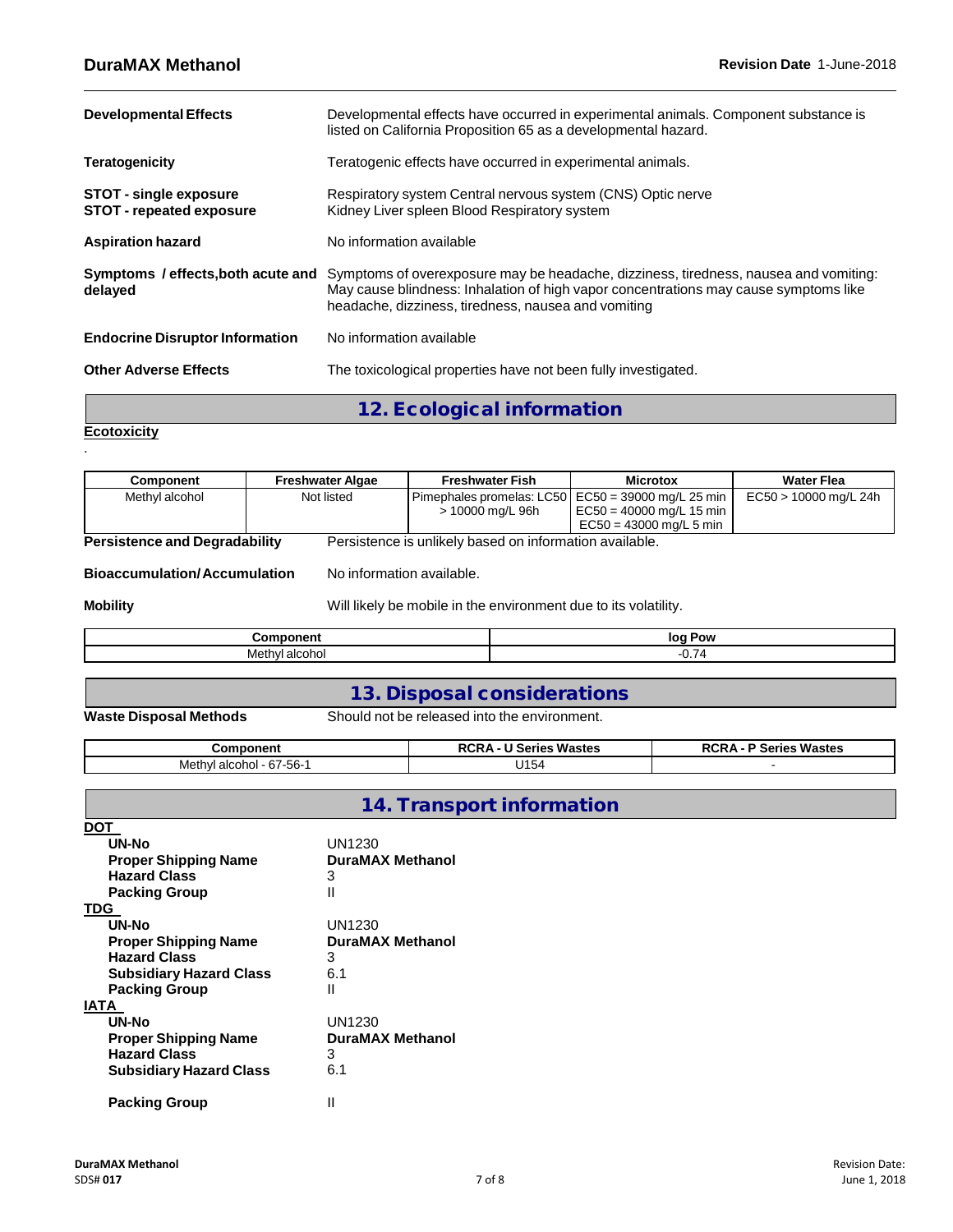| IMDG/IMO                       |                                   |
|--------------------------------|-----------------------------------|
| UN-No                          | UN1230                            |
| <b>Proper Shipping Name</b>    | <b>DuraMAX Methanol</b>           |
| <b>Hazard Class</b>            | 3                                 |
| <b>Subsidiary Hazard Class</b> | 6.1                               |
| <b>Packing Group</b>           | н                                 |
|                                | <b>15. Regulatory information</b> |

### **International Inventories**

| Component      | TSCA | dsl | <b>NDSL</b> | <b>EINECS</b> | <b>ELINCS</b> | <b>NL</b><br>Ð | <b>PICCS</b> | <b>ENCS</b> | <b>AICS</b> | <b>IECSC</b> | KECL |
|----------------|------|-----|-------------|---------------|---------------|----------------|--------------|-------------|-------------|--------------|------|
| Methyl alcohol |      |     |             | 200-659-6     |               |                |              |             |             |              |      |

**Legend: X - Listed**

**E - Indicates a substance that is the subject of a Section 5(e) Consent order under TSCA.**

**F - Indicates a substance that is the subject of a Section 5(f) Rule under TSCA.**

N - Indicates a polymeric substance containing no free-radical initiator in its inventory name but is considered to cover the designated **polymer made with any free-radical initiator regardless of the amount used.**

**P - Indicates a commenced PMN substance**

**R - Indicates a substance that is the subject of a Section 6 risk management rule under TSCA.**

**S - Indicates a substance that is identified in a proposed or final Significant New Use Rule**

**T - Indicates a substance that is the subject of a Section 4 test rule under TSCA.**

XU - Indicates a substance exempt from reporting under the Inventory Update Rule, i.e. Partial Updating of the TSCA Inventory Data Base **Production and Site Reports (40 CFR 710(B).**

**Y1 - Indicates an exempt polymer that has a number-average molecular weight of 1,000 or greater.**

Y2 - Indicates an exempt polymer that is a polyester and is made only from reactants included in a specified list of low concern reactants **that comprises one of the eligibility criteria for the exemption rule.**

### **U.S. Federal Regulations**

**TSCA 12(b)** Not applicable

### **SARA 313**

| Component      | <b>CAS-No</b> | <b>Weight %</b> | <b>SARA 313 -</b><br><b>Threshold</b><br>Values % |
|----------------|---------------|-----------------|---------------------------------------------------|
| Methyl alcohol | $67 - 56 - 1$ | 100             | 1. U                                              |

### **SARA 311/312 Hazardous Categorization**

| <b>Acute Health Hazard</b>        | Yes |
|-----------------------------------|-----|
| <b>Chronic Health Hazard</b>      | Yes |
| <b>Fire Hazard</b>                | Yes |
| Sudden Release of Pressure Hazard | N٥  |
| <b>Reactive Hazard</b>            | N٥  |

**Clean Water Act** Not applicable

**Clean Air Act**

| Component      | <b>HAPS Data</b><br>. | <b>Class 1 Ozone Depletors</b> | <b>Class 2 Ozone Depletors</b> |
|----------------|-----------------------|--------------------------------|--------------------------------|
| Methyl alcohol |                       |                                |                                |

**OSHA** Occupational Safety and Health Administration Not applicable

## **CERCLA**

This material, as supplied, contains one or more substances regulated as a hazardous substance under the Comprehensive Environmental Response Compensation and Liability Act (CERCLA) (40 CFR 302)

| oonent              | <b>Hazardous Substances RQs</b> | <b>THS RQs</b><br>CERCL |  |  |
|---------------------|---------------------------------|-------------------------|--|--|
| Methvl<br>' alcohol | 5000 lb                         |                         |  |  |

**California Proposition 65** This product contains the following Proposition 65 chemicals: